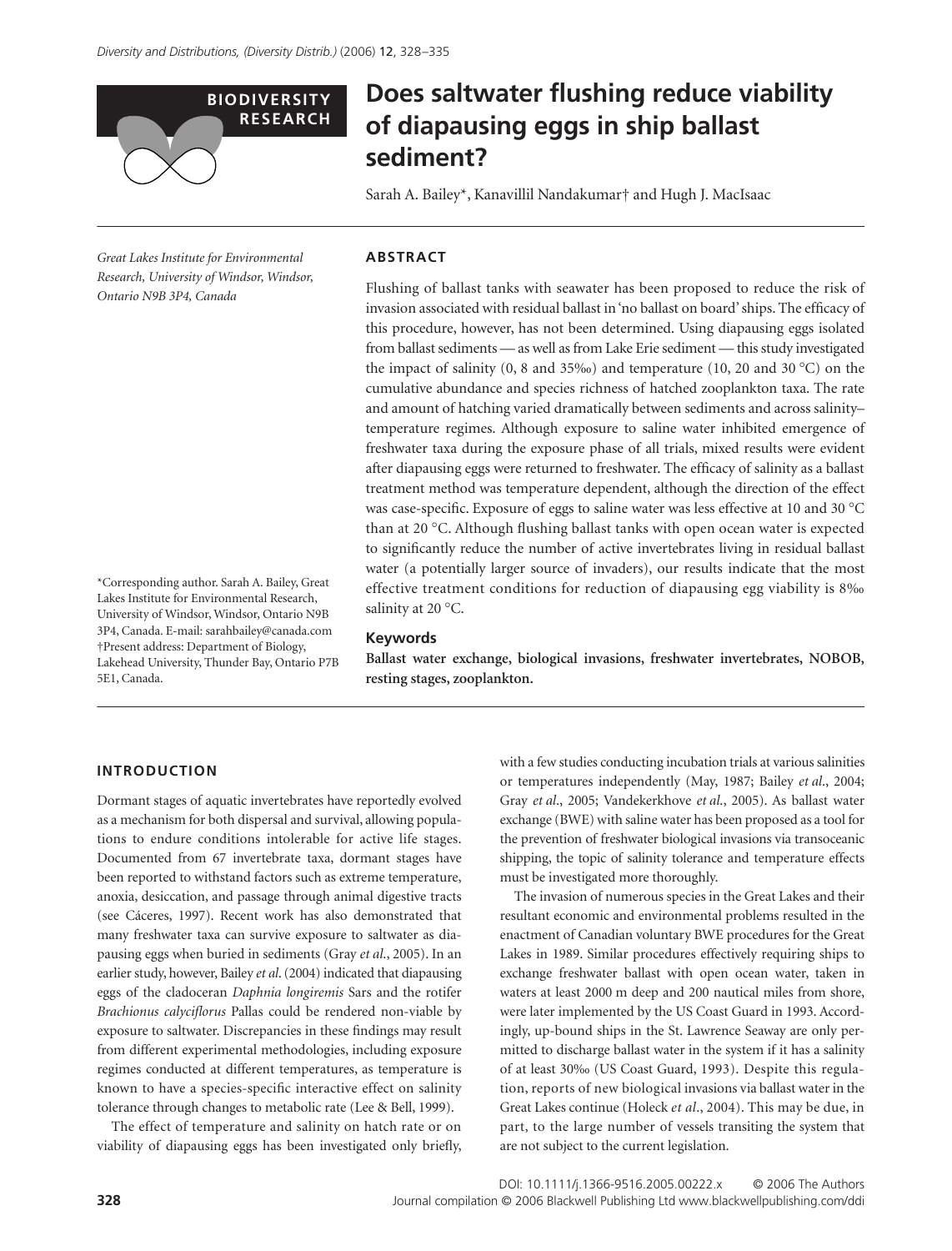| Abbreviation | Type    | Date collected | Place collected   | Pore water<br>salinity (‰) | Egg density  | % organic<br>carbon | $%$ oil<br>content |
|--------------|---------|----------------|-------------------|----------------------------|--------------|---------------------|--------------------|
| А            | Ballast | 09/06/03       | Toronto Harbour   | 35                         | $170 \pm 4$  | 12.4                | 0.03               |
| B            | Ballast | 10/24/02       | Burns Harbor      |                            | $188 \pm 7$  | n/a                 | n/a                |
| C            | Ballast | 11/19/02       | Cleveland Harbor  | 21                         | $154 \pm 11$ | 12.2                | 0.06               |
| D            | Ballast | 08/13/02       | Windsor Harbour   | 8                          | $133 \pm 13$ | 22.7                | 2.73               |
| E            | Natural | 12/04/02       | Western Lake Erie |                            | $269 \pm 27$ | 3.7                 | 0.03               |

Table 1 Description of experimental sediments. Place collected refers to ship sampling location, except for the Lake Erie site. Egg density lists sample mean ± standard error for 40 g sediment

According to Colautti *et al*. (2003), the majority (> 90%) of transoceanic vessels operating on the Great Lakes during 1994– 2000 declared 'no ballast on board' (NOBOB) status. NOBOB vessels may be an underlying factor contributing to the apparent increase in ballast-mediated invaders because they are not currently subjected to BWE regulations. Although ballast tanks of NOBOB vessels are typically considered empty, they carry residual ballast water and sediment that may harbour a diverse assemblage of live invertebrates and their resting stages (approximately  $2.0 \times 10^7$  live invertebrates and  $9.8 \times 10^6$  resting stages per ship, respectively; Bailey *et al*., 2005a; Duggan *et al*., 2005). Although live animals in residual ballast are currently considered the largest threat for invasion, the risk posed by resting stages is non-zero (Bailey *et al*., 2005a,b; Duggan *et al*., 2005). Since parthenogenetic invertebrates hatched from diapausing eggs are expected to reproduce quickly and to be in better health than are active individuals having just endured transoceanic transport, preventative measures to curtail future invasions via NOBOB vessels should address both active and diapausing life stages.

Flushing of NOBOB tanks with seawater has been proposed as a means to reduce the risk of invasion associated with NOBOB vessels, in the same manner as required for BWE of ballasted vessels but using smaller volumes of water (Locke *et al*., 1991; Duggan *et al*., 2005). While this procedure will likely reduce the abundance and viability of active life stages inhabiting residual ballast water and the sediment–water interface, its efficacy has not been tested. Considering the importance of these studies for management of aquatic invasions, an investigation of the impact of various salinities (0, 8 and 35‰) and temperatures (10, 20 and 30 °C) on the hatching success of diapausing eggs of zooplankton was warranted. Using diapausing eggs isolated from both ballast and Lake Erie sediments, we test the hypothesis that the efficacy of saline water as a method to reduce egg viability (hatching abundance) varies in relation to the temperature experienced during exposure.

## **METHODS**

#### **Sediment collection**

Sediments were collected from ballast tanks of four transoceanic ships that declared NOBOB status while transiting the Great Lakes. Sediments were collected as ships offloaded cargo on the Great Lakes, as shown in Table 1. Details of collection procedures are described in Bailey *et al*. (2003). Ballast sediments were brought back to the laboratory and stored in the dark at 4 °C until the onset of experimentation. As ballast sediments may have been exposed to varying salinity regimes before experimentation, sediment was also collected from Lake Erie to ensure that at least one trial would be conducted with eggs previously exposed solely to freshwater. Lake Erie sediment was collected using a ponar grab and was also stored in the dark at 4 °C. Sediments were stored for several months to give diapausing eggs a refractory period prior to experimentation (Schwartz & Hebert, 1987). Diapausing egg density, pore water salinity and organic carbon and oil/grease content were characterized for each sediment. Mean egg density was enumerated from four to eleven 40 g replicates after separation of eggs from sediment using a sugar flotation protocol (described below). Analysis of variance (ANOVA) was used to determine if egg densities of the five sediments differed significantly. Pore water salinity was measured with an optical refractometer after separation from a small quantity of sediment by centrifugation (ca. 10 g at  $3300 \times g$  for 15 min). Organic carbon content was measured using loss-on-ignition methods, whereas oil/grease content was measured from dichloromethane–hexane extractable residues (K. Drouillard, Great Lakes Institute for Environmental Research, Windsor, Ontario).

## **Separation of diapausing eggs from sediments**

Diapausing eggs of invertebrates were separated from sediments by sugar flotation (see Bailey *et al*., 2003). This involved sieving 40 g well-mixed sediment through 45 µm mesh and transferring the retained matter into 50 mL plastic centrifuge tubes with concentrated sucrose solution for centrifugation at  $27 \times g$  for 5 min. The supernatant, containing diapausing eggs and additional organic matter, was subsequently decanted onto clean 45 µm mesh and washed thoroughly using sterile pond water to remove sucrose solution. The supernatant of each 40 g replicate was randomly assigned to one of nine treatment regimes for the first 10 days of the experiment (using all possible combinations of 0, 8 and 35‰ at 10, 20 and 30 °C, respectively). Artificial pond water was used for 0‰ trials (recipe given in Hebert & Crease, 1980); whereas seawater collected from transoceanic ships entering the Great Lakes was filtered (using 2.5 µm Whatman filter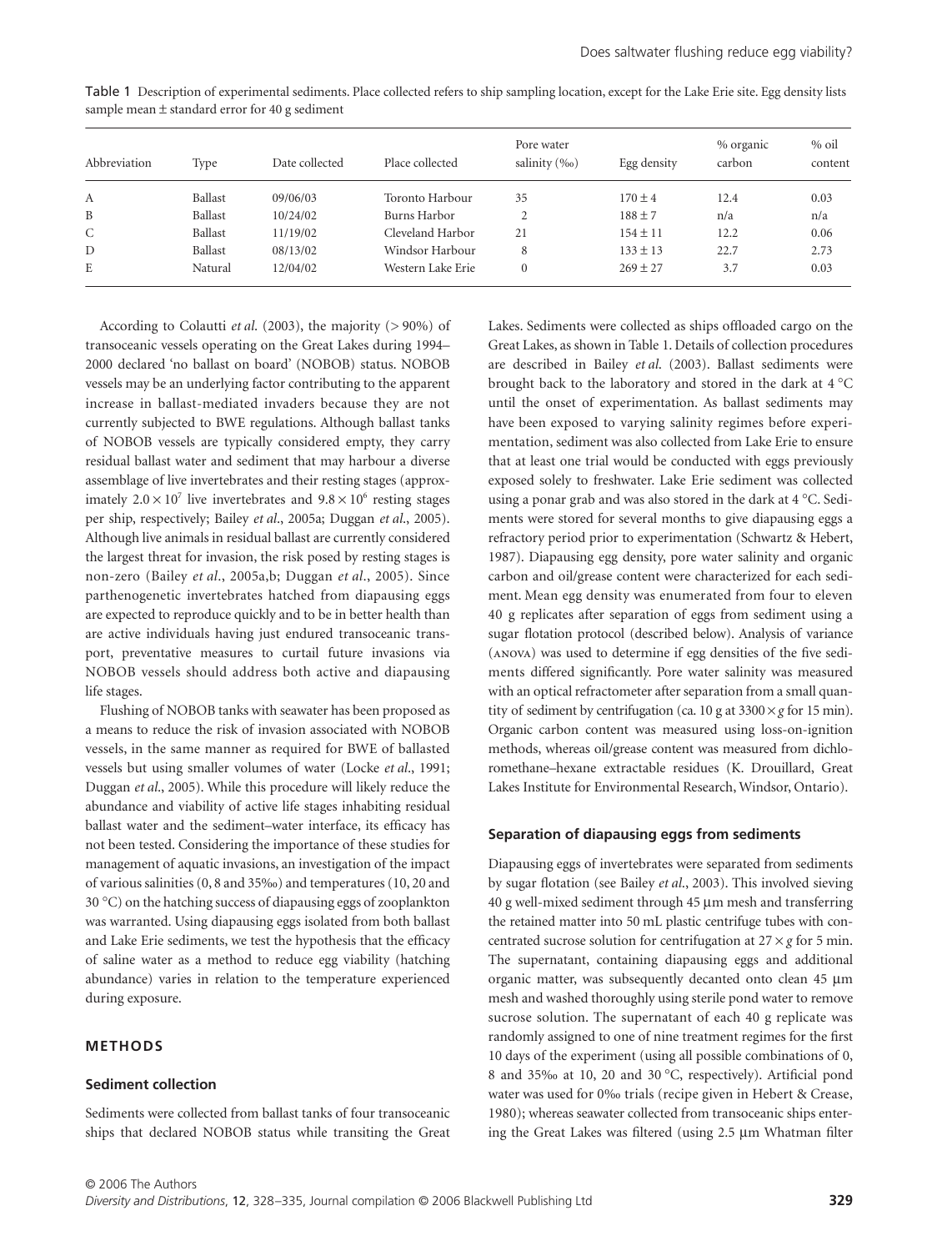paper, Whatman Inc., Florham Park, NJ, USA) and diluted (using sterile artificial pond water) for 8 and 35‰ trials. Experimental dishes were immediately incubated in environmental chambers under 16: 8 h light:dark at 10, 20 or 30 °C. Each dish was examined under a dissection microscope at regular intervals (typically every 24 h). During observation, all hatched individuals were removed by pipette and identified using standard taxonomic keys. Quadruplicate samples were run for the 0‰, 20 °C treatment for all experiments, whereas triplicate samples were run for all other salinity–temperature regimes.

In order to determine if saltwater exposure impacted viability of diapausing eggs, or simply restricted hatching under unfavourable conditions, we replaced all hatching media with artificial pond water (0‰) after an exposure period of 10 days. This was carried out by carefully washing each replicates' contents with pond water over clean 45 µm mesh and transferring all contents into new experimental dishes containing 40 mL fresh pond water. These dishes were immediately put back into an environmental chamber at 20 °C with a 16: 8 h light:dark cycle to encourage maximum hatching abundance. As in the initial 10 days of the experiment, each replicate was checked regularly and all hatched organisms were removed and identified. The 10 day exposure period is considered typical for the length of time an operational vessel could provide for ballast treatment during a transoceanic voyage (Gray *et al*., 2005).

### **Statistical analysis**

Three-way multivariate analysis of variance (MANOVA) was used to discern the effect of temperature, salinity and sediment type on the abundance and species richness of hatched taxa for all trials ( 8.0, SPSS Inc., Chicago, IL, USA). Both dependent variables were standardized for differences in initial egg density prior to analysis. Subsequently, as the effect of temperature and salinity was dependent on sediment type, two-way MANOVAS were conducted to explore the effect of salinity and temperature on abundance and richness data for each sediment trial. The experiment-wise error rate was adjusted for multiple tests using the Dunn–Šidák method, to give a significance level of  $P = 0.01$ (Sokal & Rohlf, 1995).

We recognize that the experimental design outlined above, although relevant biologically, makes statistical analysis and interpretation difficult by introducing a confounding effect of temperature change at day 10 for the trials initially incubated at 10 and 30 °C. Therefore, we conducted a second, separate analysis using only data for trials run exclusively at 20 °C. This one-way allowed us to remove the confounding effect of temperature for a subset of the trials conducted at different salinities.

For all analyses, data collected for taxa incapable of completing their life cycle in freshwater were excluded, as these species pose little risk of invasion to the Great Lakes. Analyses were conducted separately on cumulative abundance and richness values recorded through days 10 (exposure period) and 20 (complete trial). Finally, both total abundance and species richness were log- or square-root-transformed to improve normality before analysis.

## **RESULTS**

Experimental sediments varied in egg density, pore water salinity and in organic carbon and oil/grease content (Table 1). The density of diapausing eggs was statistically different between sediments ( $ANOVA$ ,  $F_{4,28} = 16,080$ ,  $P < 0.001$ ), with the Lake Erie sediment containing more eggs than did each ballast sediment (Bonferroni post hoc test,  $P < 0.001$ ). Diapausing egg density tended to increase with the organic carbon content of the sediment (Table 1); egg density did not appear to be related to either pore water salinity or oil/grease content, although the sediment with the highest grease content did exhibit the lowest egg density.

Species hatched during these experiments belonged to three taxa: Rotifera, Cladocera and Copepoda (see Appendices S1–S5 in Supplementary Material). The abundance of all individuals hatched was not correlated with initial egg density, nor with pore water salinity, organic carbon or oil/grease content of the sediment (Pearson's correlation, *P* > 0.05). Brachionid rotifers were typically the most abundant taxon, although the cladoceran *Moina micrura* Kurz dominated ballast sediment D. The majority of species hatched were freshwater taxa, with the highest diversity recorded from the Lake Erie sediment (54 distinct species). The lowest number of species emerged from ballast sediment D (8 species), with remaining ballast sediments A, B and C containing 25, 35 and 19 species, respectively. A number of the freshwater taxa could tolerate brackish water, as indicated by their ability to fully develop and hatch in 8‰ water during the exposure period. These species included *Brachionus budapestinensis* Daday, *Brachionus calyciflorus*, *Hexarthra mira* (Hudson)*, Daphnia ambigua* Scourfield and copepod nauplii (see Appendices S1–S5). The only marine species to emerge was the rotifer *Synchaeta baltica* Ehrenberg, although several euryhaline species also hatched (*Brachionus urceolaris* O.F. Müller, *Synchaeta kitina* Rousselet, *Synchaeta pectinata* Ehrenberg, *Synchaeta stylata* Wierzejski and copepod nauplii; Appendices S1–S5).

The rate and cumulative number of individuals hatched varied dramatically between sediments and across salinity–temperature regimes. Exposure to saline water during the initial 10 day exposure period inhibited emergence from diapausing eggs. The effect of salinity on both abundance and species richness at day 10 was significant for all five sediments (Figs 1 & 2; Table 2). During this time, hatching occurred predominantly in the 0‰ trials, irrespective of temperature. Temperature did appear, however, to influence the rate of emergence in the 0‰ treatment, with the slowest hatch rate typically occurring at  $10^{\circ}$ C (Fig. 3). Although the 20 °C and 30 °C treatments appeared to have similar hatch rates, the cumulative number of individuals hatched was generally lower at 30 °C (Fig. 1). The effect of temperature on abundance and species richness, however, was not statistically significant for all sediments (Table 2).

The incidence of hatching continued after samples were transferred to 0‰, 20 °C at day 10, most notably for those treatments that were transferred from brackish or saltwater media (Fig. 3). Mixed results were observed at the termination of these experiments, however, as salinity exposure significantly affected abundance and species richness in only three of five trials at day 20 (Table 3).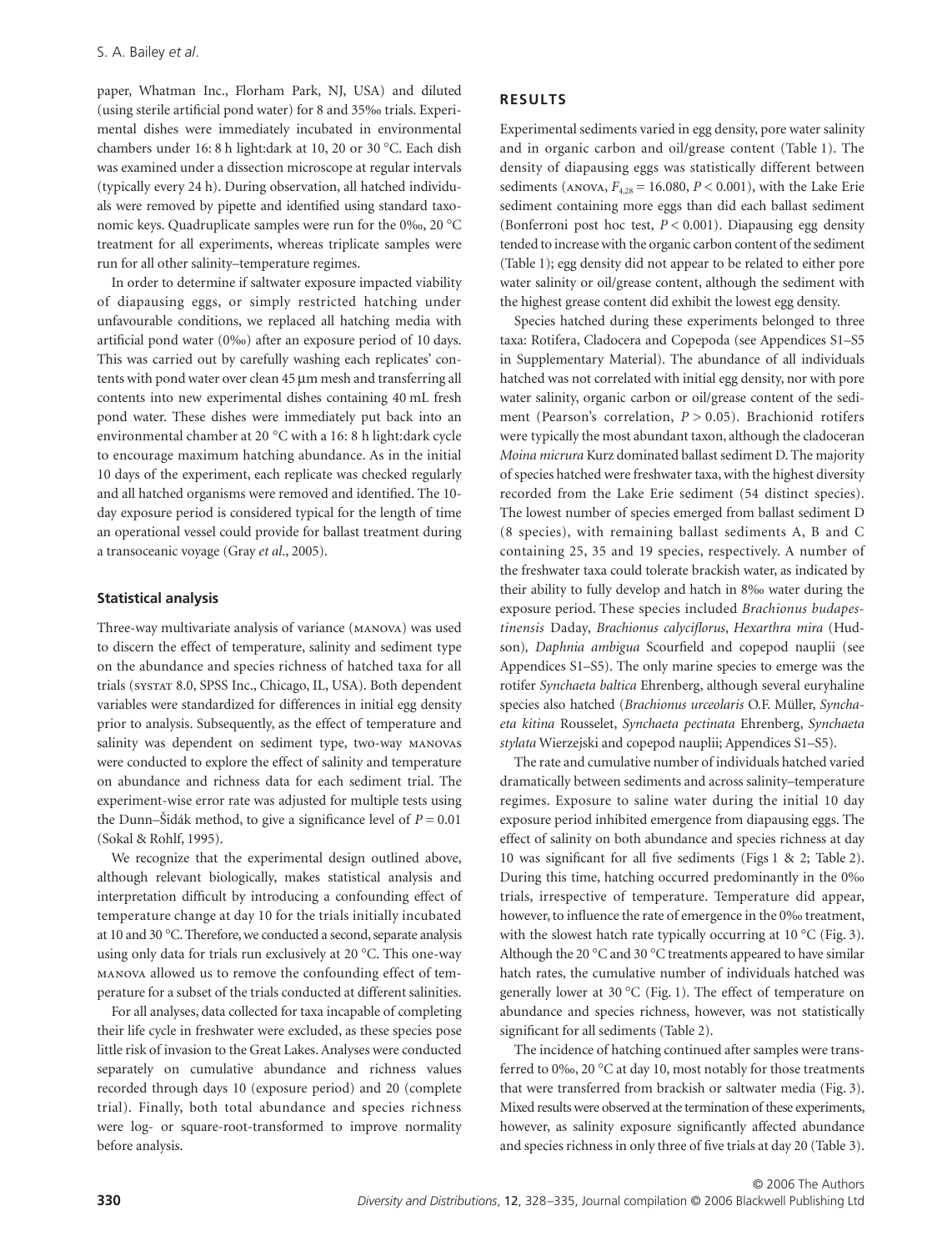

Figure 1 Mean (+ SE) cumulative abundance of individuals hatched under different salinity and temperature treatments, by sediment, at days 10 (left panel) and 20 (right panel). Salinity treatments are 0‰ (open bars), 8‰ (striped bars) and 35‰ (solid bars).

For these three sediments (B, C, D), cumulative abundance and species richness tended to decrease following exposure to saline water, particularly in replicates previously exposed to the 8‰ medium (Figs 1 & 2). Generalizations as to the effect of salinity are difficult, however, owing to interactive effects between salinity and temperature for sediments A through D, although enhanced hatch rates were observed for eggs previously exposed to 35‰ in two trials (Fig. 1b,d). Analysis of trials conducted only at 20 °C provided no additional clarification on the effect of salinity when confounding temperature effects were removed (Table 4).



Figure 2 Mean (+ SE) cumulative number of species hatched under different salinity and temperature treatments, by sediment, at days 10 (left panel) and 20 (right panel). Salinity treatments are 0‰ (open bars), 8‰ (striped bars) and 35‰ (solid bars).

#### **DISCUSSION**

The inter- and intraspecific variation in hatch rates observed here is not surprising. Pre-incubation conditions, maternal effects and intraspecific genetic variation are all known to influence rates of diapause termination in response to abiotic cues (see review by Gyllström & Hansson, 2004). The ability of a wide variety of taxa to withstand exposure to saline water as unprotected diapausing eggs, however, is unexpected and has potentially important implications for long-term population dynamics in habitats periodically inundated with saline water (see Bailey *et al*., 2004).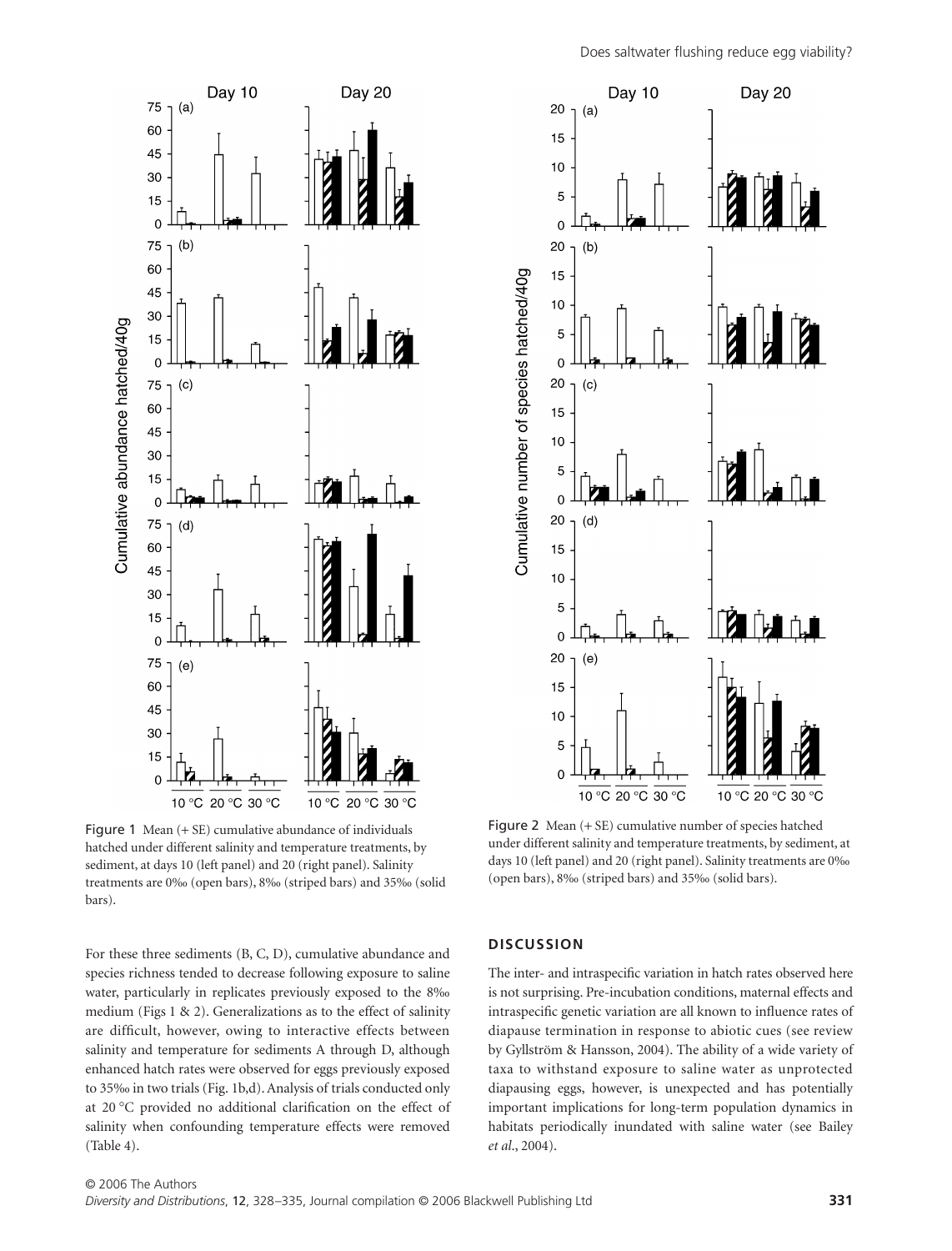Table 2 Results of two-way MANOVA assessing the effect of salinity and temperature on the cumulative abundance and species richness of freshwater taxa hatched through day 10, by sediment. Experiment-wise error rate adjusted for multiple tests using Dunn–Íidák method  $(*p = 0.001, *P = 0.01, <sup>ns</sup> = not significant)$ 

|                           | Sediment     |              |              |                     |                     |  |  |
|---------------------------|--------------|--------------|--------------|---------------------|---------------------|--|--|
| Variable                  | А            | B            | $\mathsf{C}$ | D                   | E                   |  |  |
| Salinity                  |              |              |              |                     |                     |  |  |
| Univariate F-tests (d.f.) |              |              |              |                     |                     |  |  |
| Total abundance (2,21)    | 33.075**     | $517.333**$  | $66.108**$   | 87.661**            | $20.668**$          |  |  |
| Species richness (2,21)   | 44.696**     | 453.020**    | $118.669**$  | 48.389**            | 23.099**            |  |  |
| Multivariate test         |              |              |              |                     |                     |  |  |
| Wilks' lambda             | $0.190**$    | $0.016**$    | $0.081**$    | $0.105**$           | $0.225**$           |  |  |
| Temperature               |              |              |              |                     |                     |  |  |
| Univariate F-tests (d.f.) |              |              |              |                     |                     |  |  |
| Total abundance (2,21)    | $5.789*$     | $14.120**$   | $5.940*$     | $2.578^{ns}$        | $6.349*$            |  |  |
| Species richness (2,21)   | $10.328**$   | $6.154*$     | $19.656**$   | $1.857^{ns}$        | 4.158 <sup>ns</sup> |  |  |
| Multivariate test         |              |              |              |                     |                     |  |  |
| Wilks' lambda             | $0.428*$     | $0.408**$    | $0.323**$    | $0.786^{ns}$        | $0.507*$            |  |  |
| Interaction               |              |              |              |                     |                     |  |  |
| Univariate F-tests (d.f.) |              |              |              |                     |                     |  |  |
| Total abundance (4,21)    | $0.824^{ns}$ | $6.916**$    | $1.779^{ns}$ | 1.328 <sup>ns</sup> | $2.815^{ns}$        |  |  |
| Species richness (4,21)   | $3.386^{ns}$ | $3.684^{ns}$ | $5.097*$     | $0.918^{ns}$        | $2.477^{ns}$        |  |  |
| Multivariate test         |              |              |              |                     |                     |  |  |
| Wilks' lambda             | $0.441^{ns}$ | $0.367*$     | $0.325*$     | $0.753^{ns}$        | 0.520 <sup>ns</sup> |  |  |

Table 3 Results of two-way MANOVA assessing the effect of salinity and temperature on the cumulative abundance and species richness of freshwater taxa hatched through day 20, by sediment. Experiment-wise error rate adjusted for multiple tests using Dunn–Íidák method  $(**P = 0.001, *P = 0.01, <sup>ns</sup> = not significant)$ 

|                           | Sediment              |              |              |              |                     |  |  |
|---------------------------|-----------------------|--------------|--------------|--------------|---------------------|--|--|
| Variable                  | $\boldsymbol{A}$      | B            | $\mathsf{C}$ | $\mathbf D$  | E                   |  |  |
| Salinity                  |                       |              |              |              |                     |  |  |
| Univariate F-tests (d.f.) |                       |              |              |              |                     |  |  |
| Total abundance (2,21)    | $2.075^{ns}$          | 33.007**     | $18.029**$   | $36.514**$   | $0.499^{ns}$        |  |  |
| Species richness (2,21)   | 2.251 <sup>ns</sup>   | $11.423**$   | $46.556**$   | $9.126**$    | $0.469^{ns}$        |  |  |
| Multivariate test         |                       |              |              |              |                     |  |  |
| Wilks' lambda             | $0.814^{ns}$          | $0.238**$    | $0.149**$    | $0.194**$    | $0.704^{ns}$        |  |  |
| Temperature               |                       |              |              |              |                     |  |  |
| Univariate F-tests (d.f.) |                       |              |              |              |                     |  |  |
| Total abundance (2,21)    | $2.019^{ns}$          | $4.061^{ns}$ | $15.424**$   | 33.995**     | $20.686**$          |  |  |
| Species richness (2,21)   | 5.508 <sup>ns</sup>   | $1.124^{ns}$ | $39.232**$   | $11.723**$   | $11.111**$          |  |  |
| Multivariate test         |                       |              |              |              |                     |  |  |
| Wilks' lambda             | $0.550$ <sup>ns</sup> | $0.696^{ns}$ | $0.200**$    | $0.232**$    | $0.275**$           |  |  |
| Interaction               |                       |              |              |              |                     |  |  |
| Univariate F-tests (d.f.) |                       |              |              |              |                     |  |  |
| Total abundance (4,21)    | $0.667^{ns}$          | $12.693**$   | $5.868*$     | $8.606**$    | 2.910 <sup>ns</sup> |  |  |
| Species richness (4,21)   | 2.621 <sup>ns</sup>   | $5.439*$     | $14.278**$   | $3.432^{ns}$ | $2.549^{ns}$        |  |  |
| Multivariate test         |                       |              |              |              |                     |  |  |
| Wilks' lambda             | $0.324*$              | $0.246**$    | $0.169**$    | $0.350*$     | $0.452^{ns}$        |  |  |

While a significant reduction in hatch rate was observed for eggs incubated in brackish and saline water, the effect was not permanent. Once returned to favourable (freshwater) incubation conditions, the effect of salinity appeared to be dependent on temperature, with the direction of the effect being case-specific. Exposure of eggs to saltwater (both 8 and 35‰) generally did not reduce egg viability at 10 °C, as three of the five trials appeared to show no effect of salinity at this temperature. This may be the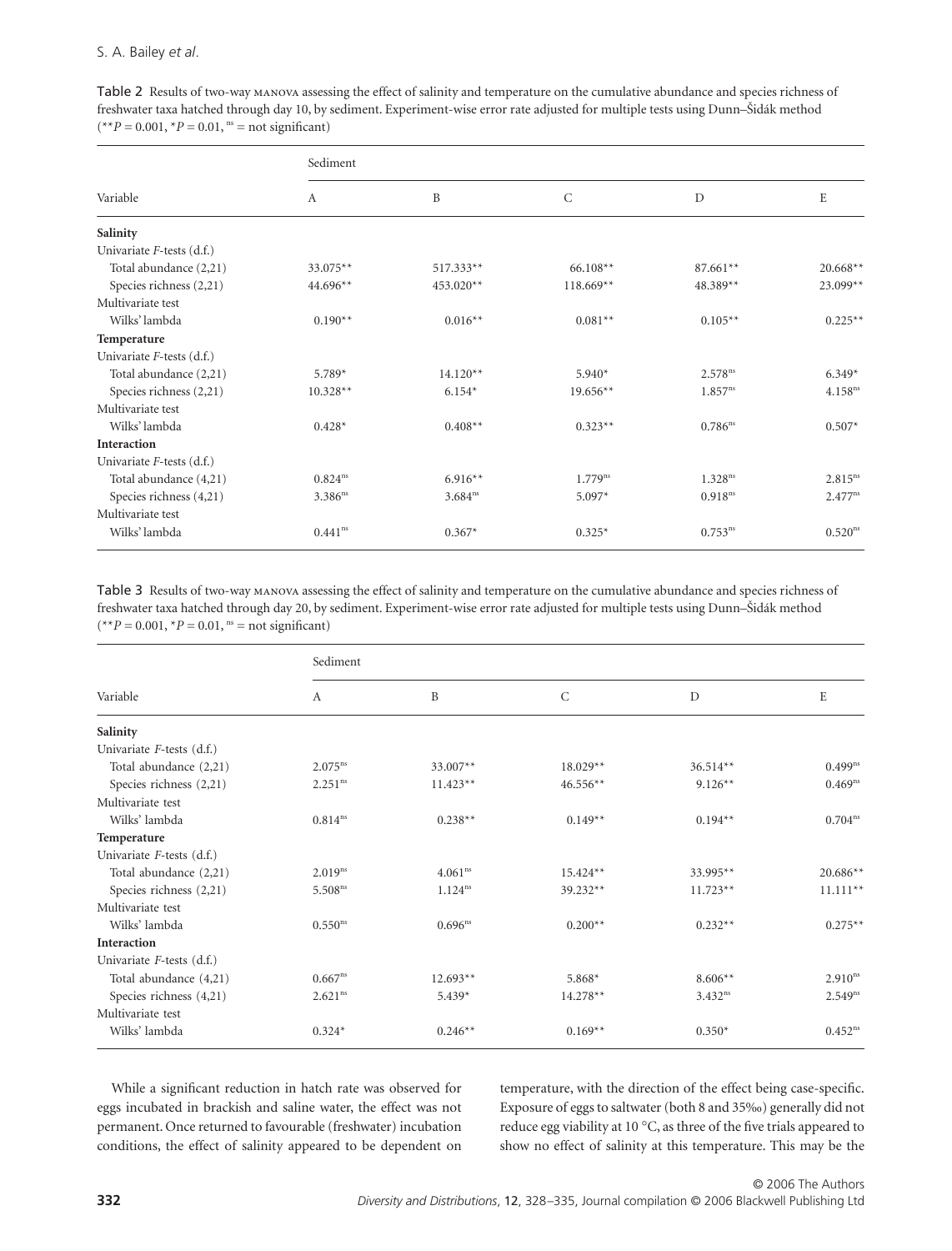

Figure 3 Mean (± SE) cumulative abundance of individuals hatched under salinity and temperature treatments, by sediment (a–e). After 10 days (dashed vertical line) all unhatched eggs in each treatment group were transferred to 0‰ media at 20 °C.

result of a lowered metabolic rate with low temperature, which in turn would reduce the amount of interaction developing eggs would have with their surrounding environment. Treatment of eggs at 30 °C also appears less than favourable, as one trial showed no effect of salinity, whereas two additional trials

indicated that the combination of high salinity (35‰) and high temperature may actually promote more eggs to hatch than would 'ideal' conditions of zero salinity exposure. This finding may occur if high salinity prevents diapause termination in resting eggs, essentially isolating the freshwater species' eggs from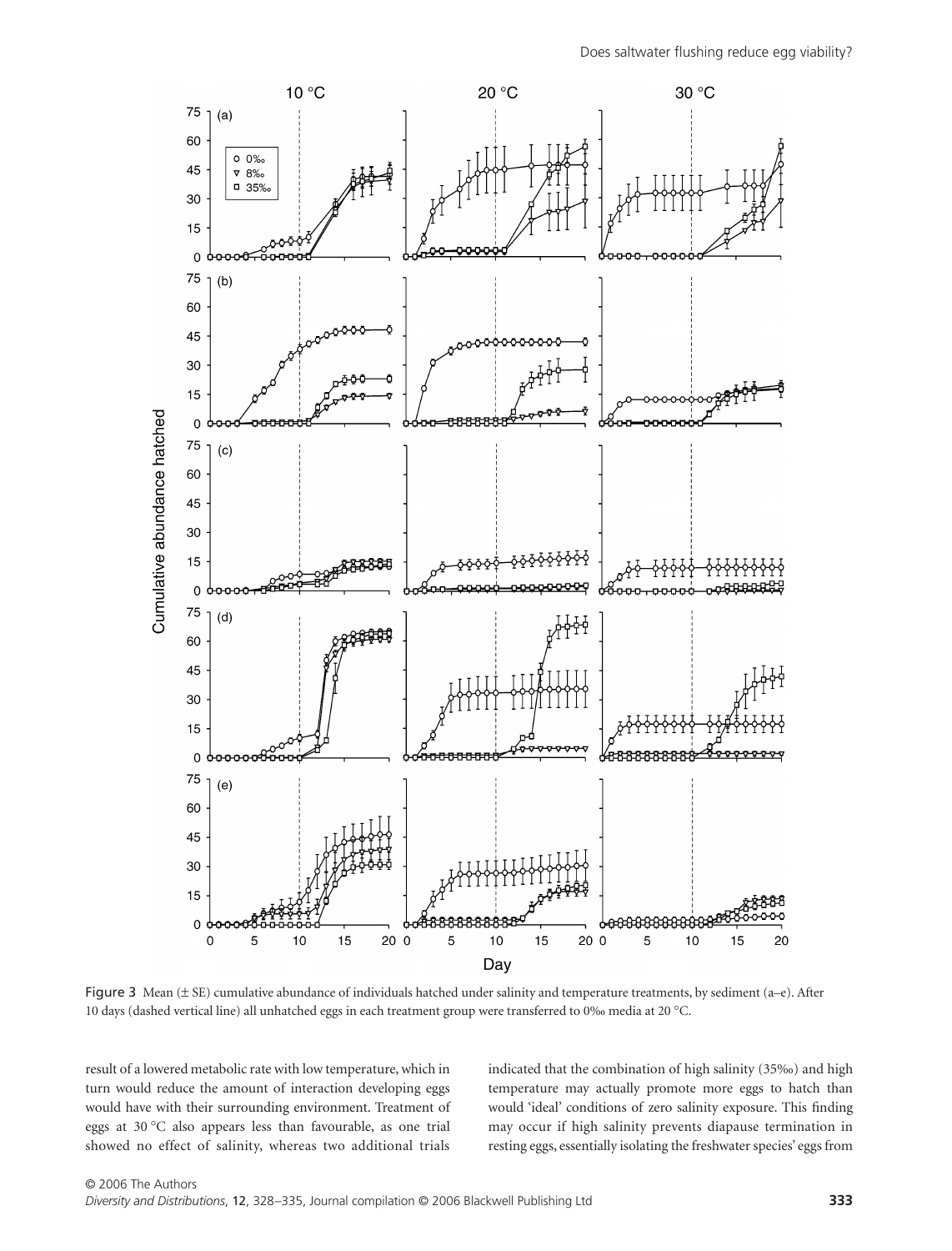|                              | Sediment            |              |            |                     |                     |  |  |
|------------------------------|---------------------|--------------|------------|---------------------|---------------------|--|--|
| Variable                     | А                   | B            | C          | D                   | E                   |  |  |
| Salinity                     |                     |              |            |                     |                     |  |  |
| Univariate $F$ -tests (d.f.) |                     |              |            |                     |                     |  |  |
| Total abundance (2,7)        | 1.402 <sup>ns</sup> | $24.596**$   | $11.005*$  | $23.388**$          | $0.426^{ns}$        |  |  |
| Species richness (2,7)       | $1.462^{ns}$        | $8.643^{ns}$ | $29.502**$ | 4.763 <sup>ns</sup> | 1.401 <sup>ns</sup> |  |  |
| Multivariate test            |                     |              |            |                     |                     |  |  |
| Wilks' lambda                | $0.554^{ns}$        | $0.062**$    | $0.104*$   | $0.101*$            | $0.322^{ns}$        |  |  |

Table 4 Results of one-way MANOVA assessing the effect of salinity on the cumulative abundance and species richness of freshwater taxa hatched in the 20 °C trials through day 20, by sediment. Experiment-wise error rate adjusted for multiple tests using Dunn–Íidák method (\*\**P =* 0.001,  $*P = 0.01$ , <sup>ns</sup> = not significant)

the saline environment. In contrast, eggs not exposed to saline water can initiate development, but as 30 °C appears to be above the tolerable temperature limits of most species, eggs are rendered non-viable before full emergence. This trend may have implications for any ballast treatment method looking to combine chemical and heat treatments. In particular, it may be feasible to use waste heat from the ship's main engine to heat ballast water as it is loaded to 20 or 30 °C (see Rigby *et al*., 1999).

Ultimately, it appears that the most effective temperature for reduction of egg viability associated with saltwater exposure is 20 °C, although the results are less than ideal. Exposure to 8‰ water at this temperature resulted in a significant reduction in the cumulative number of resting eggs hatched in all five cases; however, the same result was true for only three of the five trials conducted at 35‰. In the other two trials, the number of individuals hatched after exposure to 35‰ water at 20 °C was actually greater or equal to that of no salinity exposure. Just as a transfer to 15–20 °C after storage of eggs at low temperature (e.g. 4 °C) can stimulate hatching (e.g. Yurista, 1997), these results indicate that the return of eggs to 0‰ water after exposure to 35‰ may act as a cue to terminate diapause and initiate development for hatching. Our results support earlier work indicating that 8‰ water is the most effective salinity for reduction of viability of diapausing eggs of freshwater species (Bailey *et al*., 2004). Our results, however, indicate that the efficacy of saltwater treatment will be dependent on water temperature and will certainly not render 100% of eggs non-viable. Furthermore, exposure to salinity had no effect on hatching of eggs isolated from Lake Erie sediments, which, ironically, were the only ones that presumably lacked a recent history of exposure to saline water.

Although sediments comprise one-fifth of residual ballast by volume, the number of eggs buried in sediments is typically 1200 times greater than that in residual waters (S.A. Bailey and C.D.A. van Overdijk, University of Windsor, unpublished data). Previous studies examining chemical disinfectants for ballast treatment indicated that the presence of sediments can reduce biocide efficacy (Sano *et al*., 2003, 2004). Thus, the results observed in this study should be considered as a 'best case' scenario, with the expectation that efficacy may decline under operational conditions. This effect would be largely offset, however, by the

reduction in hatch rates for sediment-bound eggs as opposed to isolated ones (Bailey *et al*., 2005b).

Flushing of tanks of NOBOB vessels with saline water  $(>30\%)$ should be an effective management tool for freshwater taxa living in residual ballast water owing to osmotic stress associated with saltwater exposure for individuals remaining in the tanks. Furthermore, active animals residing in the residual water or sediment–water interface will have a greater chance for discharge from tanks with flushing than would active or dormant taxa buried in sediments (see Duggan *et al*., 2005). Flushing of tanks may also affect viability of resting eggs in sediment, although the effect will vary according to water salinity and temperature and the speciesspecific complement of resting eggs in ballast sediments.

## **ACKNOWLEDGEMENTS**

Ballast sediments were provided by the Great Lakes NOBOB team, while D. Gray kindly collected Lake Erie sediments and C. van Overdijk collected seawater for salinity treatments. M. Whitehead and I. Baran assisted with daily monitoring of experiments. Dr K. Drouillard conducted organic carbon and oil/grease analyses on ballast sediments. Funding from an NSERC Industrial Postgraduate Scholarship, in partnership with the Shipping Federation of Canada (SAB), a GLIER postdoctoral fellowship (KN), the Great Lakes Protection Fund and a Department of Fisheries and Oceans Invasive Species Research Chair (HJM), is gratefully acknowledged.

## **REFERENCES**

- Bailey, S.A., Duggan, I.C., van Overdijk, C.D.A., Jenkins, P.T. & MacIsaac, H.J. (2003) Viability of invertebrate diapausing eggs collected from residual ballast sediment. *Limnology and Oceanography*, **48**, 1701–1710.
- Bailey, S.A., Duggan, I.C., van Overdijk, C.D.A., Johengen, T.H., Reid, D.F. & MacIsaac, H.J. (2004) Salinity tolerance of diapausing eggs of freshwater zooplankton. *Freshwater Biology*, **49**, 286–295.
- Bailey, S.A., Duggan, I.C., Jenkins, P.T. & MacIsaac, H.J. (2005a) Invertebrate resting stages in residual ballast sediment of